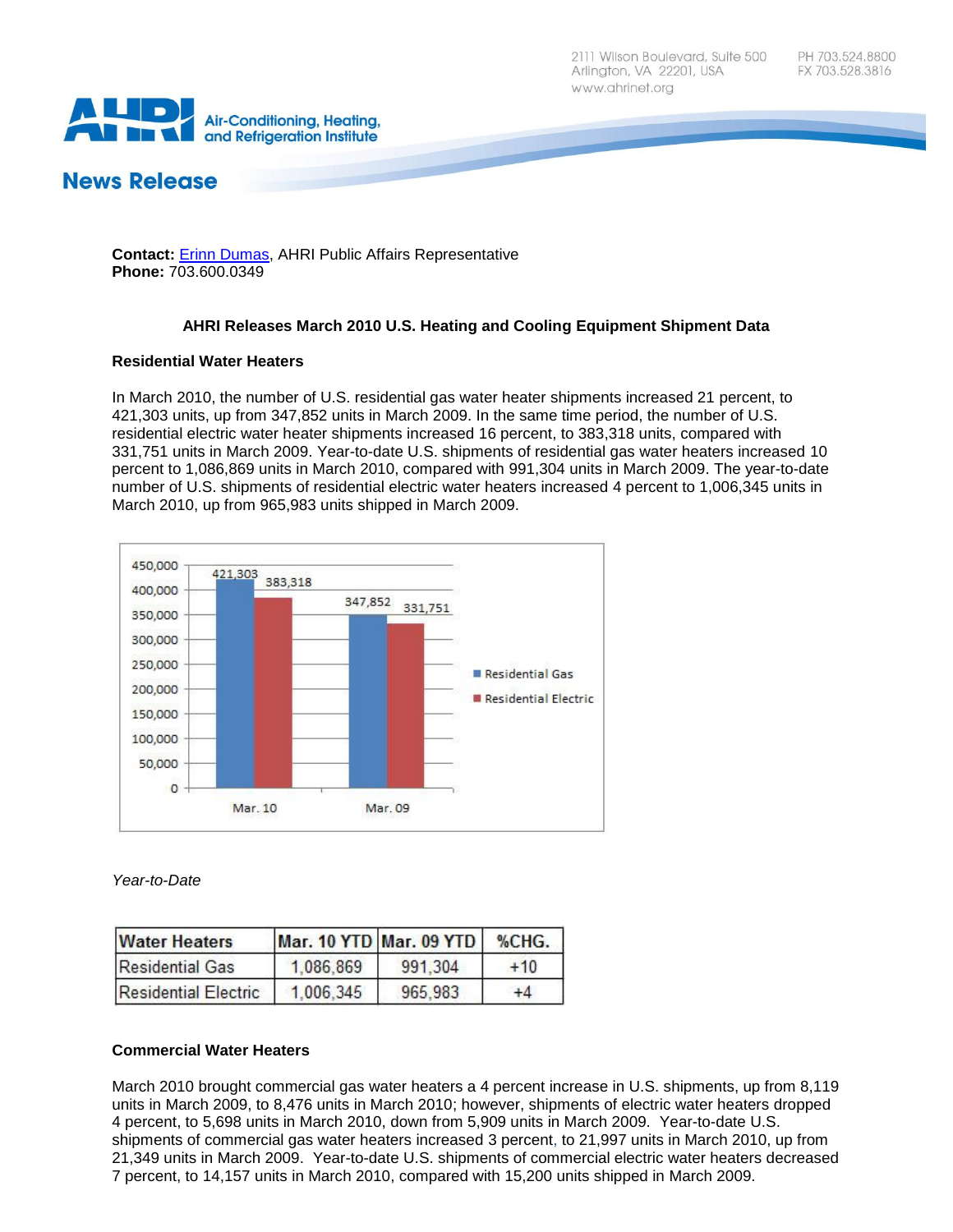

## *Year-to-Date*

| <b>Water Heaters</b> |         | Mar. 10 YTD Mar. 09 YTD | %CHG. |
|----------------------|---------|-------------------------|-------|
| Commercial Gas       | 21 997  | 21.349                  | $+3$  |
| Commercial Electric  | 14, 157 | 15,200                  |       |

## **Warm Air Furnaces**

March 2010 brought gains for both gas and oil warm air furnaces. Gas warm air furnaces shipments increased 17 percent, to 186,963 units in March 2010, compared with 160,339 units shipped in March 2009. In March 2010, oil warm air furnaces shipments increased 18 percent, to 3,958 units, up from 3,337 units shipped in March 2009.

Year-to-date U.S. shipments of gas warm air furnaces have increased 21 percent, to 506,856 units in March 2010, compared with 418,338 units shipped in March 2009. Year-to-date U.S. shipments of oil warm air furnaces increased 33 percent, to 13,319 units in March 2010, compared with 9,988 units shipped in March 2009.

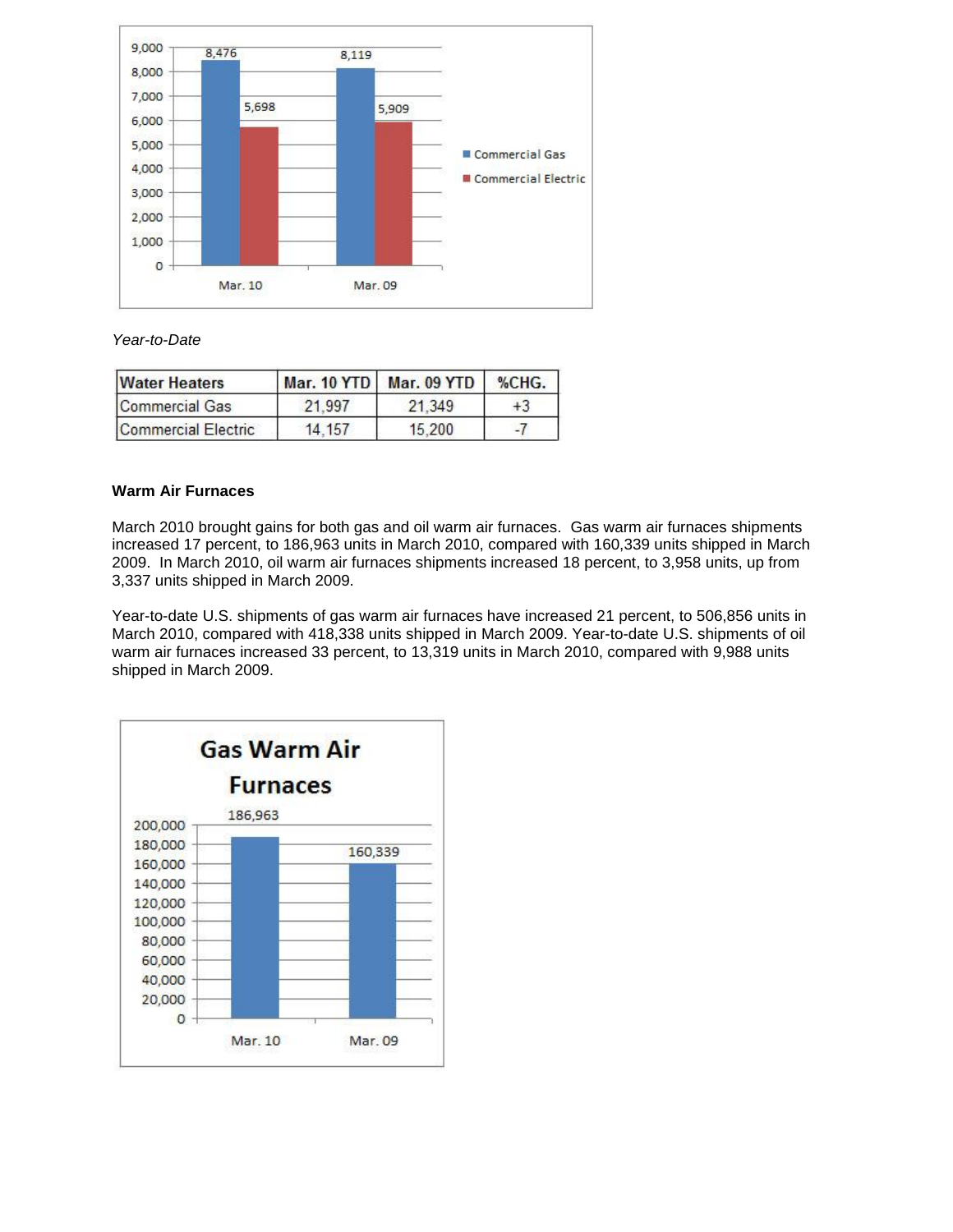

## *Year-to-Date*

|                              |         | Mar. 10 YTD Mar. 09 YTD | %CHG.  |
|------------------------------|---------|-------------------------|--------|
| <b>Gas Warm Air Furnaces</b> | 506.856 | 418.338                 | $+21$  |
| <b>Oil Warm Air Furnaces</b> | 13.319  | 9988                    | $+33.$ |

#### **Central Air Conditioners and Air-Source Heat Pumps**

The combined total of U.S. factory shipments of central air conditioners and air-source heat pumps in March 2010 was 461,466, 162,971 of which were heat pumps. That number represents a 2 percent decrease from a revised total of 472,958 units shipped in March 2009. The total number of shipments for heat pumps increased 0.6 percent from a revised total of 161,966 units in March 2009.

Year-to-date U.S. shipments of heat pumps have increased 7 percent in 2010, to 385,717 units, compared with a revised total of 360,036 units shipped in March 2009. Year-to-date shipments of central air-conditioners have increased 6 percent, to 645,606 units in March 2010, compared with a revised total of 608,751 units in March 2009.